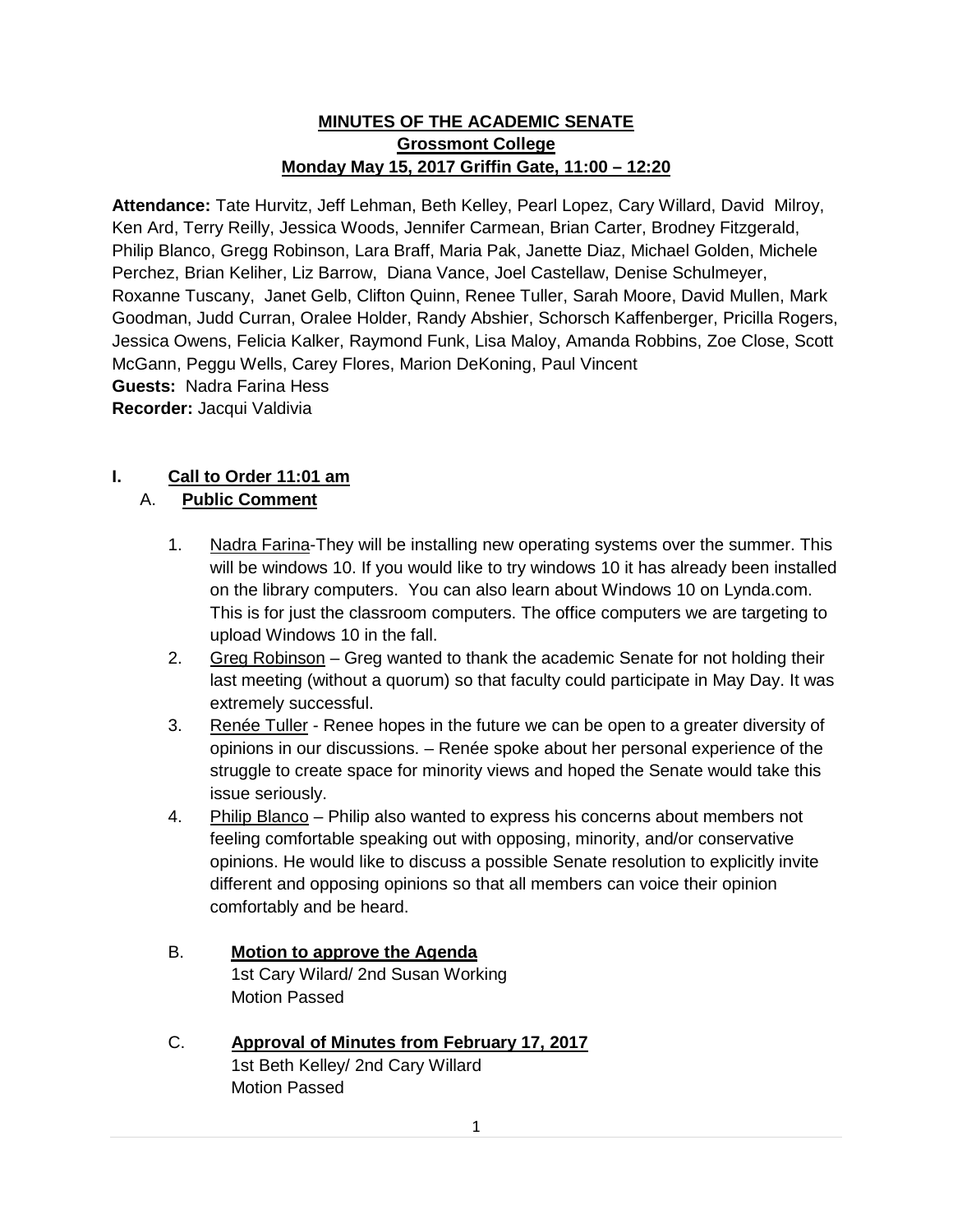### **II. President's Report (Tate Hurvitz)**

#### A. East County Educational Alliance

The ECEA is now gaining momentum. It has many elements to it.

**Promise**- Students who meet certain criteria will receive free tuition for the first at Grossmont College and a Chromebook.

**Dual Enrollment** – dual enrollment is where legislature has made it possible for colleges to teach on high school campuses during their bell schedule. This is college credit and college courses.

**Jump Start (now just called, Promise Program)** This program defines the criteria for the Promise. It starts working with students in the ninth grade. The program stays in Touch with them in 10th, 11th and 12th grade. This builds college going culture, provides focus on occupational goals. The program would consist of students earning points for taking dual enrolled classes, attending events, and participating in other programs. We are trying to create fun and engaging events to pave a path to community college in their future. We are also seeking to improve student "readiness" for success in college.

We are piloting our first event by bringing 100 10th grade students from El Capitan High school. They will be brought to Grossmont on busses and will do an icebreaker and then get information on the different departments through a series of interactive experiences. They will receive points for attending and this will help qualify them for the promise scholarship. For further information you can contact Courtney Williams, or Ediberto Vasquez.

- B. Election Updates Raymond Funk Richard Unis is the new part-time faculty officer.
- C. Compressed calendar update A survey went out to get feedback on what people think of a compressed calendar. If you have not done so please fill it out even if you are not for it. You will want your voice to be heard if it does go through. There are surveys for both student and faculty, and they will be posted on the Compressed Calendar website.
- D. Recognition of Academic Senate officers. Tate took a few minutes to thank and recognized the hard work of the academic senate officers. Cary Willard, Pearl Lopez, Beth Kelley, David Milroy and Jeff Lehman. Cary Willard is stepping down,